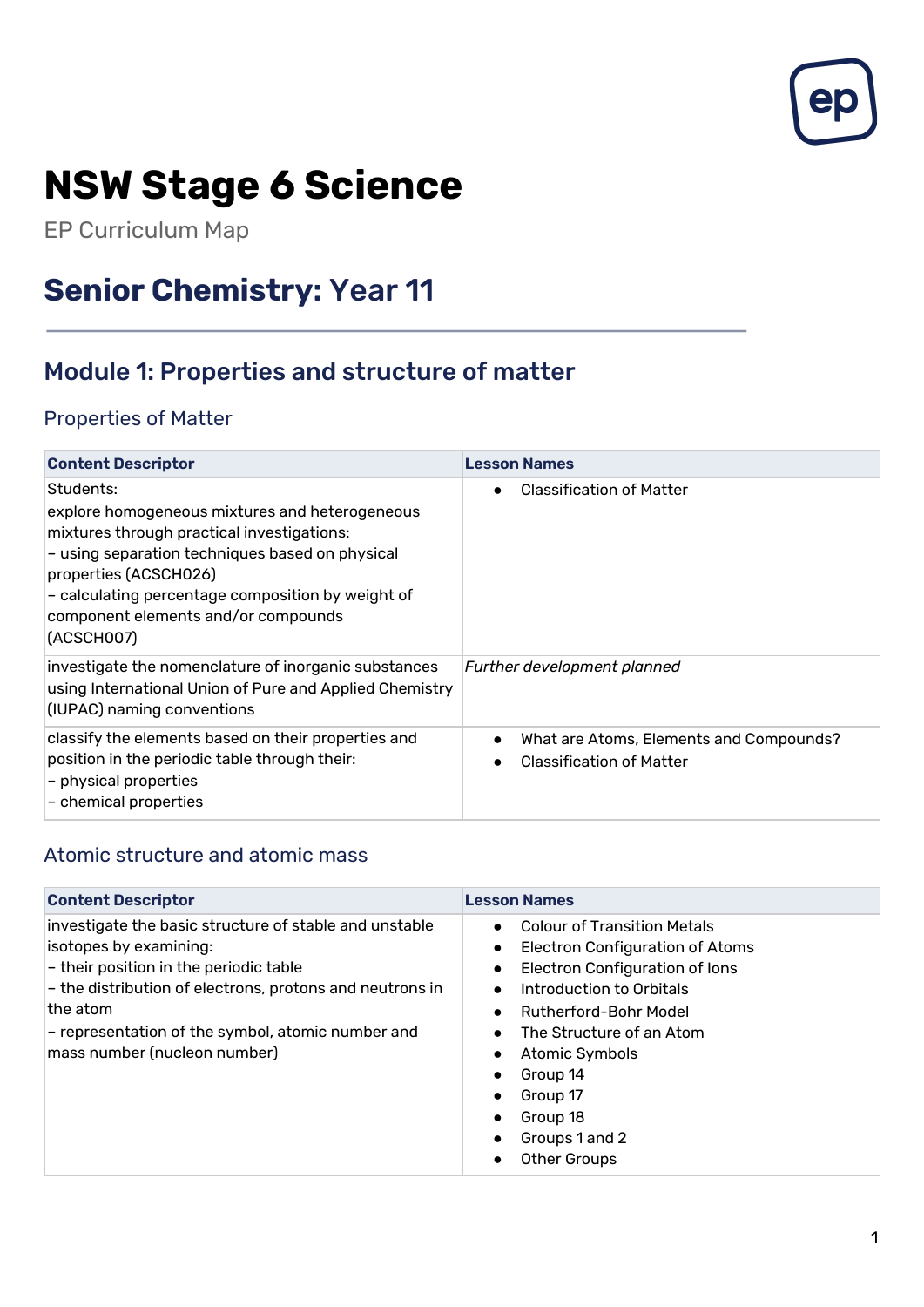

| model the atom's discrete energy levels, including<br>electronic configuration and spdf notation (ACSCH017,<br>ACSCH018, ACSCH020, ACSCH022)                                                                                                               | Electron Configuration of Atoms<br>$\bullet$                                                   |
|------------------------------------------------------------------------------------------------------------------------------------------------------------------------------------------------------------------------------------------------------------|------------------------------------------------------------------------------------------------|
| calculate the relative atomic mass from isotopic<br>composition (ACSCH024)                                                                                                                                                                                 | What are Isotopes?<br>$\bullet$<br><b>Isotope Properties</b><br>$\bullet$                      |
| investigate energy levels in atoms and ions through:<br>- collecting primary data from a flame test using<br>different ionic solutions of metals (ACSCH019)<br>$-$ examining spectral evidence for the Bohr model and<br>introducing the Schrödinger model | Rutherford-Bohr Model<br>$\bullet$                                                             |
| investigate the properties of unstable isotopes using<br>natural and human-made radioisotopes as examples,<br>including but not limited to:<br>$-$ types of radiation<br>$-$ types of balanced nuclear reactions                                           | <b>Types of Radiation 1</b><br><b>Types of Radiation 2</b><br><b>Writing Nuclear Equations</b> |

## Periodicity

| <b>Content Descriptor</b>                                                                                                                                                                                                                                                                                                                                                                                            | <b>Lesson Names</b>                                                                                                                                                                                                                                                               |
|----------------------------------------------------------------------------------------------------------------------------------------------------------------------------------------------------------------------------------------------------------------------------------------------------------------------------------------------------------------------------------------------------------------------|-----------------------------------------------------------------------------------------------------------------------------------------------------------------------------------------------------------------------------------------------------------------------------------|
| demonstrate, explain and predict the relationships in the<br>observable trends in the physical and chemical<br>properties of elements in periods and groups in the<br>periodic table, including but not limited to:<br>- state of matter at room temperature<br>$-$ electronic configurations and atomic radii<br>$-$ first ionisation energy and electronegativity<br>$\mathsf{\mathsf{I}}$ - reactivity with water | <b>Atomic Number</b><br>$\bullet$<br>Trends in the Periodic Table<br>$\bullet$<br>Periodic Trends: Electronegativity<br>$\bullet$<br>Periodic Trends: Ionisation Energy<br>$\bullet$<br>Periodic Trends: Metallic Character<br><b>Periodic Trends: Atomic Radius</b><br>$\bullet$ |

#### Bonding

| <b>Content Descriptor</b>                                                                                                                                                                                                                                                                                                                                                                                                        | <b>Lesson Names</b>                                                                                                                                                                                                                                                                                                                                       |
|----------------------------------------------------------------------------------------------------------------------------------------------------------------------------------------------------------------------------------------------------------------------------------------------------------------------------------------------------------------------------------------------------------------------------------|-----------------------------------------------------------------------------------------------------------------------------------------------------------------------------------------------------------------------------------------------------------------------------------------------------------------------------------------------------------|
| investigate the role of electronegativity in determining<br>the ionic or covalent nature of bonds between atoms                                                                                                                                                                                                                                                                                                                  | Periodic Trends: Electronegativity<br>$\bullet$                                                                                                                                                                                                                                                                                                           |
| investigate the differences between ionic and covalent<br>compounds through:<br>- using nomenclature, valency and chemical formulae<br>(including Lewis dot diagrams) (ACSCH029)<br>- examining the spectrum of bonds between atoms with<br>varying degrees of polarity with respect to their<br>constituent elements' positions on the periodic table<br>- modelling the shapes of molecular substances<br>(ACSCH056, ACSCH057) | Ionic Bonding<br>$\bullet$<br><b>Covalent Bonding</b><br>$\bullet$<br><b>Physical Properties of Covalent Network</b><br>Substances<br><b>Physical Properties of Ionic Substances</b><br>$\bullet$<br><b>Comparing Substances</b><br>Electron Dot Diagrams of Atoms<br>Lewis Structures of Molecules and Jons<br><b>Polarity of Molecules</b><br>$\bullet$ |
| investigate elements that possess the physical property<br>of allotropy                                                                                                                                                                                                                                                                                                                                                          | <b>Carbon Chemistry</b><br>$\bullet$<br><b>Covalent Network Substances</b>                                                                                                                                                                                                                                                                                |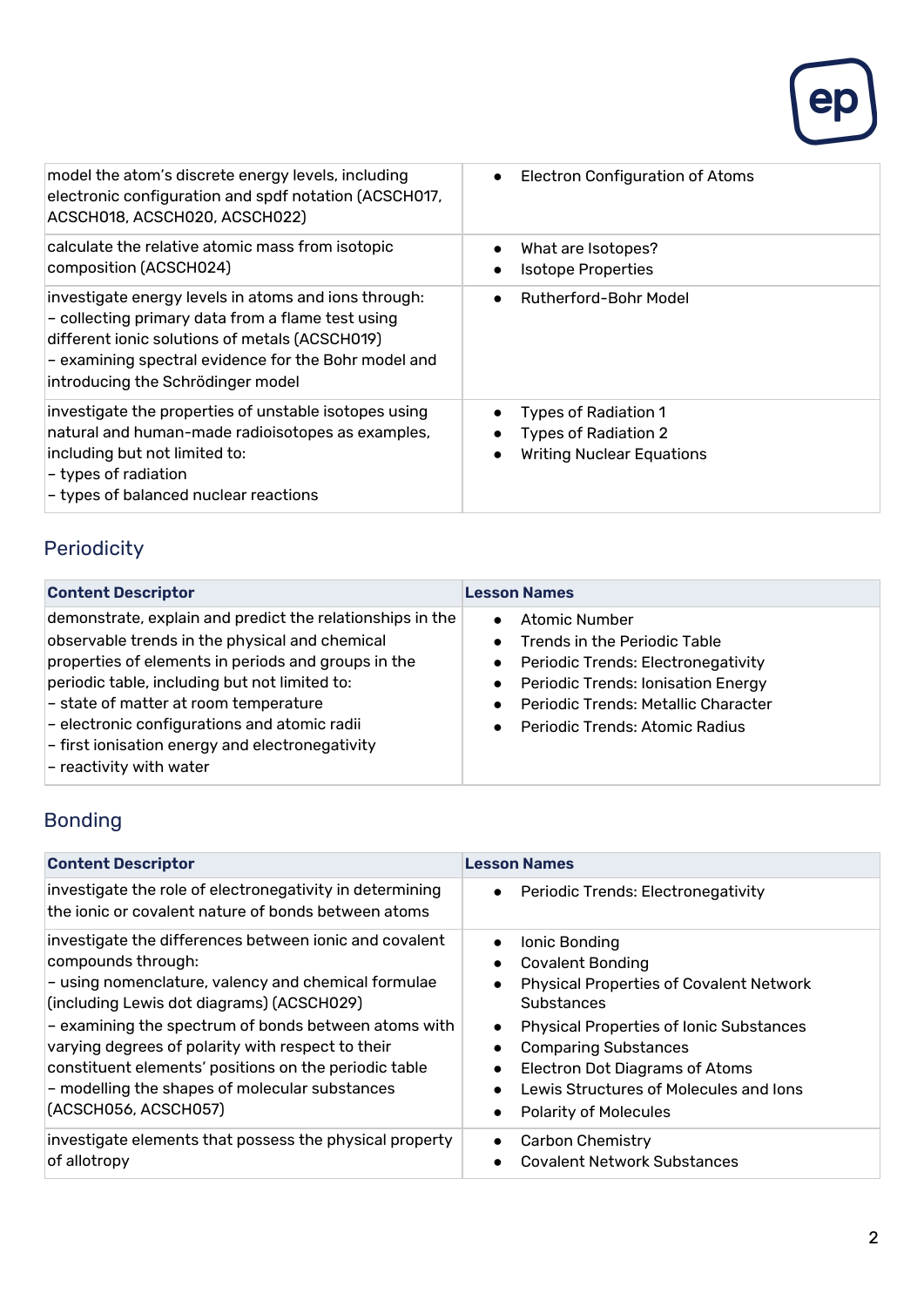

|                                                                                                                                                                                                                                                                                                            | Allotropes of Carbon<br>$\bullet$                                                                                                                                                                                                                                                                                                                                                                                                                                                                          |
|------------------------------------------------------------------------------------------------------------------------------------------------------------------------------------------------------------------------------------------------------------------------------------------------------------|------------------------------------------------------------------------------------------------------------------------------------------------------------------------------------------------------------------------------------------------------------------------------------------------------------------------------------------------------------------------------------------------------------------------------------------------------------------------------------------------------------|
| investigate the different chemical structures of atoms<br>and elements, including but not limited to:<br>– ionic networks<br>- covalent networks (including diamond and silicon<br>dioxide)<br>l- covalent molecular<br>– metallic structure                                                               | <b>Ionic Substances</b><br>$\bullet$<br><b>Covalent Bonding</b><br>$\bullet$<br><b>Covalent Network Substances</b><br>$\bullet$<br><b>Physical Properties of Covalent Network</b><br><b>Substances</b><br><b>Physical Properties of Ionic Substances</b><br>$\bullet$<br>Metals in the Periodic Table<br>$\bullet$<br>Metallic Substances<br>$\bullet$<br><b>Physical Properties of Metallic Substances</b><br>$\bullet$                                                                                   |
| explore the similarities and differences between the<br>nature of intermolecular and intramolecular bonds and<br>the strength of the forces associated with each, in order<br>to explain the:<br>- physical properties of elements<br>- physical properties of compounds (ACSCH020,<br>ACSCH055, ACSCH058) | <b>Trigonal-Based Shapes</b><br>$\bullet$<br><b>Introduction to Shapes of Molecules</b><br>$\bullet$<br><b>Tetrahedral-Based Shapes</b><br>$\bullet$<br><b>Bipyramidal-Based Shapes</b><br>$\bullet$<br><b>Octahedral-Based Shapes</b><br>$\bullet$<br><b>Review of Molecule Shapes</b><br>$\bullet$<br><b>Polarity of Molecules</b><br>$\bullet$<br>The Ionic-Covalent Continuum<br>$\bullet$<br><b>Types of Intermolecular Forces</b><br>$\bullet$<br><b>Physical Properties of Molecular Substances</b> |

## Module 2: Introduction to quantitative chemistry

#### Chemical Reactions and Stoichiometry

| <b>Content Descriptor</b>                                                                                                                                                                                                                                           | <b>Lesson Names</b>                                                                                    |
|---------------------------------------------------------------------------------------------------------------------------------------------------------------------------------------------------------------------------------------------------------------------|--------------------------------------------------------------------------------------------------------|
| conduct practical investigations to observe and measure<br>the quantitative relationships of chemical reactions,<br>including but not limited to:<br>- masses of solids and/or liquids in chemical reactions<br>- volumes of gases in chemical reactions (ACSCH046) | <b>Conservation of Mass</b><br>$\bullet$<br><b>Conservation of Mass Investigation</b><br>$\bullet$     |
| relate stoichiometry to the law of conservation of mass<br>in chemical reactions by investigating:<br>- balancing chemical equations (ACSCH039)<br>- solving problems regarding mass changes in chemical<br>reactions (ACSCH046)                                    | <b>Balancing Equations</b><br><b>Conservation of Mass</b><br><b>Conservation of Mass Investigation</b> |

#### Mole Concept

| <b>Content Descriptor</b>                            | <b>Lesson Names</b>                          |
|------------------------------------------------------|----------------------------------------------|
| conduct a practical investigation to demonstrate and | Moles and Balanced Equations (Stoichiometry) |
| calculate the molar mass (mass of one mole) of:      | Molecular and Empirical Formulae             |
| l– an element l                                      | <b>Moles and Molar Mass</b>                  |
| $-$ a compound (ACSCH046)                            | <b>Conservation of Mass Investigation</b>    |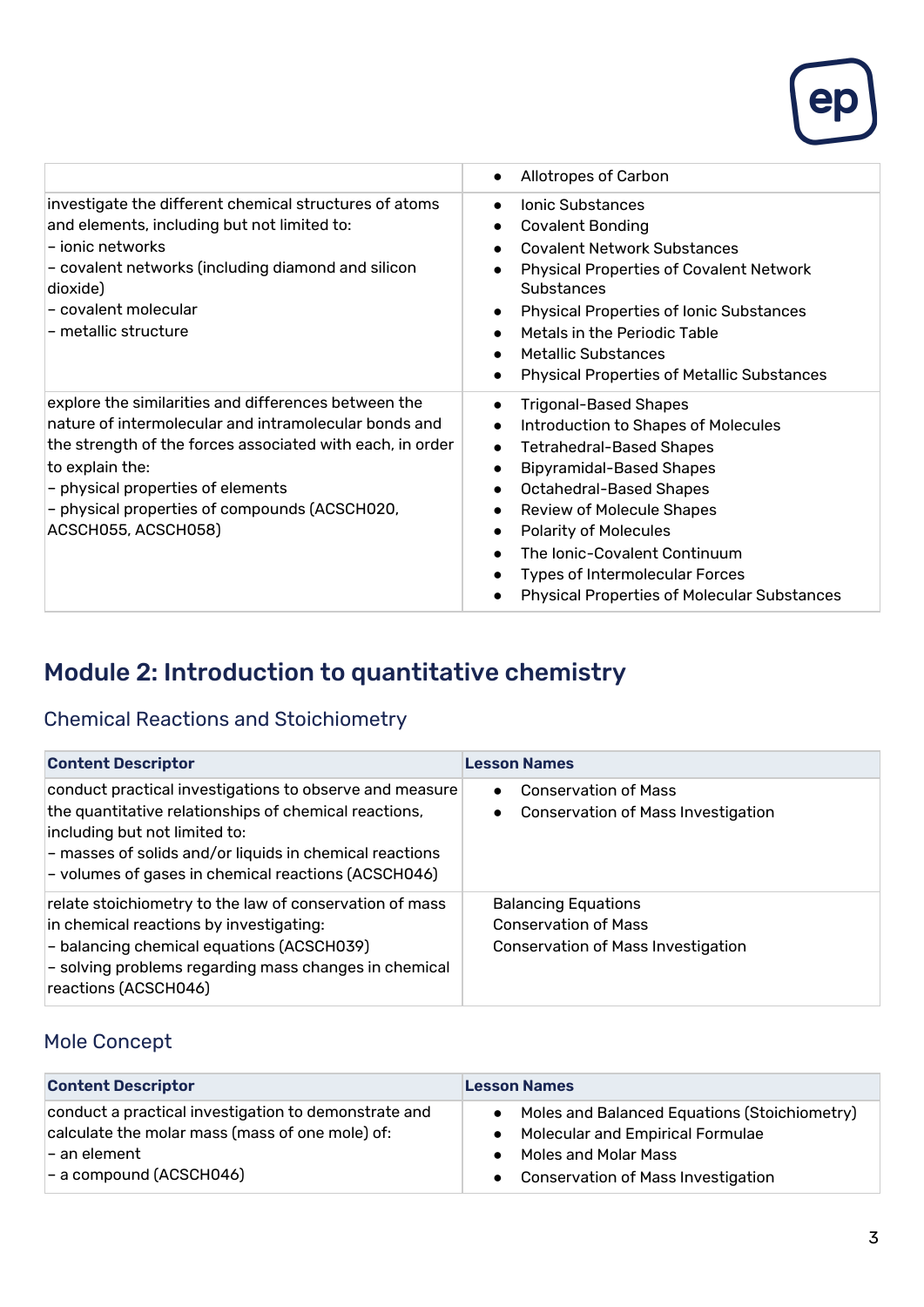| conduct an investigation to determine that chemicals<br>react in simple whole number ratios by moles                                                                                                                                                                                                                                                                                                                                   |
|----------------------------------------------------------------------------------------------------------------------------------------------------------------------------------------------------------------------------------------------------------------------------------------------------------------------------------------------------------------------------------------------------------------------------------------|
|                                                                                                                                                                                                                                                                                                                                                                                                                                        |
| explore the concept of the mole and relate this to<br>Avogadro's constant to describe, calculate and<br>manipulate masses, chemical amounts and numbers of<br>particles in: (ACSCH007, ACSCH039)<br>- moles of elements and compounds $n = m MM$ (n =<br>chemical amount in moles, m = mass in grams, MM =<br>molar mass in gmol-1)<br>- percentage composition calculations and empirical<br>formulae<br>– limiting reagent reactions |

#### Concentration and Molarity

| <b>Content Descriptor</b>                                                                                                                                                                                                               | <b>Lesson Names</b>                                                                                                                                                                                                                            |
|-----------------------------------------------------------------------------------------------------------------------------------------------------------------------------------------------------------------------------------------|------------------------------------------------------------------------------------------------------------------------------------------------------------------------------------------------------------------------------------------------|
| conduct practical investigations to determine the<br>concentrations of solutions and investigate the different<br>ways in which concentrations are measured<br>(ACSCH046, ACSCH063)                                                     | <b>Properties of Water</b><br>$\bullet$<br>Solute, Solvent and Solution<br>$\bullet$<br>Solutions and Concentration<br>$\bullet$<br>Other Measures of Concentration<br>$\bullet$<br><b>Dilutions</b><br>$\bullet$<br><b>Standard Solutions</b> |
| manipulate variables and solve problems to calculate<br>concentration, mass or volume using:<br>$-c = n/V$ (molarity formula) (ACSCH063)<br>- dilutions (number of moles before dilution = number of<br>moles of sample after dilution) | Solutions and Concentration<br>$\bullet$<br>Other Measures of Concentration<br>$\bullet$<br><b>Dilutions</b><br>$\bullet$                                                                                                                      |
| conduct an investigation to make a standard solution<br>and perform a dilution                                                                                                                                                          | <b>Dilutions</b><br>$\bullet$<br><b>Standard Solutions</b>                                                                                                                                                                                     |

#### Gas Laws

| <b>Content Descriptor</b>                                                                                                                                                                                       | <b>Lesson Names</b>                                               |
|-----------------------------------------------------------------------------------------------------------------------------------------------------------------------------------------------------------------|-------------------------------------------------------------------|
| conduct investigations and solve problems to determine<br>the relationship between the Ideal Gas Law and:<br>- Gay-Lussac's Law (temperature)<br>- Boyle's Law<br>- Charles' Law<br>- Avogadro's Law (ACSCH060) | Kinetic Theory and Gas Laws<br>$\bullet$<br>Ideal Gas Law: PV=nRT |

ep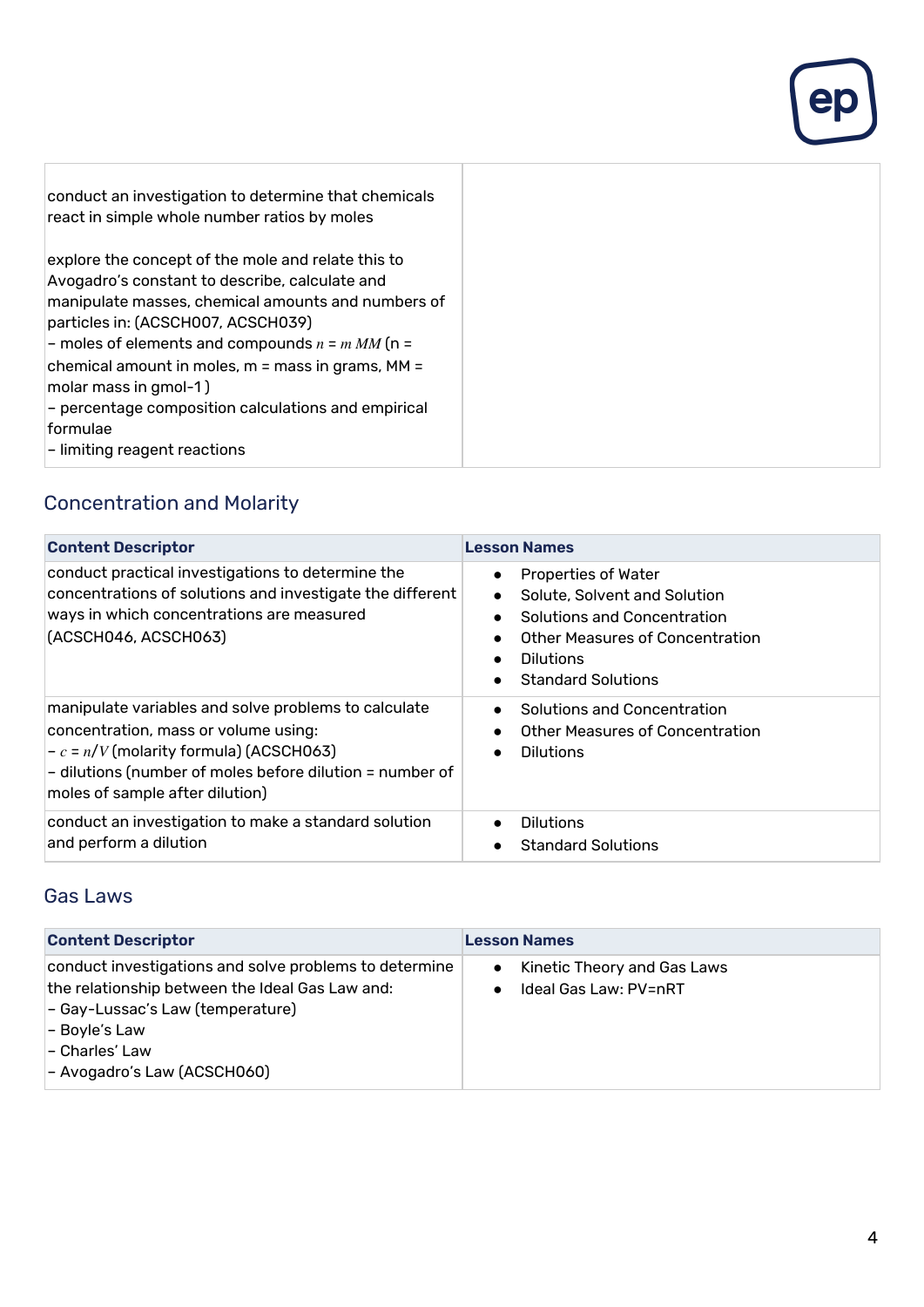

## Module 3: Reactive chemistry

#### Chemical Reactions

| <b>Content Descriptor</b>                                                                                                                                                                                                                             | <b>Lesson Names</b>                                                                                         |
|-------------------------------------------------------------------------------------------------------------------------------------------------------------------------------------------------------------------------------------------------------|-------------------------------------------------------------------------------------------------------------|
| investigate a variety of reactions to identify possible<br>indicators of a chemical change                                                                                                                                                            | Introduction to Chemical Reactions<br>$\bullet$<br>Identifying Chemical Reactions Investigation             |
| use modelling to demonstrate<br>- the rearrangement of atoms to form new substances<br>- the conservation of atoms in a chemical reaction<br>(ACSCH042, ACSCH080)                                                                                     | Introduction to Chemical Reactions<br>$\bullet$<br>Identifying Chemical Reactions Investigation             |
| conduct investigations to predict and identify the<br>products of a range of reactions, for example:<br>- synthesis<br>- decomposition<br>- combustion<br>- precipitation<br>- acid/base reactions<br>- acid/carbonate reactions (ACSCH042, ACSCH080) | <b>Types of Reaction</b><br>$\bullet$<br><b>Acid Reactions</b><br><b>Redox Reactions</b>                    |
| investigate the chemical processes that occur when<br>Aboriginal and Torres Strait Islander Peoples<br>detoxify poisonous food items                                                                                                                  | Further development planned                                                                                 |
| construct balanced equations to represent chemical<br>reactions                                                                                                                                                                                       | Introduction to Writing Equations<br>$\bullet$<br><b>Balancing Equations</b><br><b>Conservation of Mass</b> |

## Predicting Reactions of Metals

| <b>Content Descriptor</b>                                                                                                                                                                                                                                                                                                                                                                                                                                                                                                                                                        | <b>Lesson Names</b>                                                                                                                                                                                                                                                                                                               |
|----------------------------------------------------------------------------------------------------------------------------------------------------------------------------------------------------------------------------------------------------------------------------------------------------------------------------------------------------------------------------------------------------------------------------------------------------------------------------------------------------------------------------------------------------------------------------------|-----------------------------------------------------------------------------------------------------------------------------------------------------------------------------------------------------------------------------------------------------------------------------------------------------------------------------------|
| conduct practical investigations to compare the<br>reactivity of a variety of metals in:<br>l-water<br>- dilute acid (ACSCH032, ACSCH037)<br>– oxygen<br>$-$ other metal ions in solution<br>construct a metal activity series using the data obtained<br>from practical investigations and compare this series<br>with that obtained from standard secondary-sourced<br>information (ACSCH103)<br>analyse patterns in metal activity on the periodic table<br>and explain why they correlate with, for example:<br>- ionisation energy (ACSCH045)<br>- atomic radius (ACSCH007) | <b>Physical Properties of Metals</b><br>$\bullet$<br><b>Chemical Properties of Metals</b><br>$\bullet$<br>Metal Reactions with Oxygen<br>$\bullet$<br><b>Metal Reactions with Water</b><br>$\bullet$<br>Metal Reactions with Acid<br>$\bullet$<br>Organisation of the Periodic Table<br>$\bullet$<br>Trends in the Periodic Table |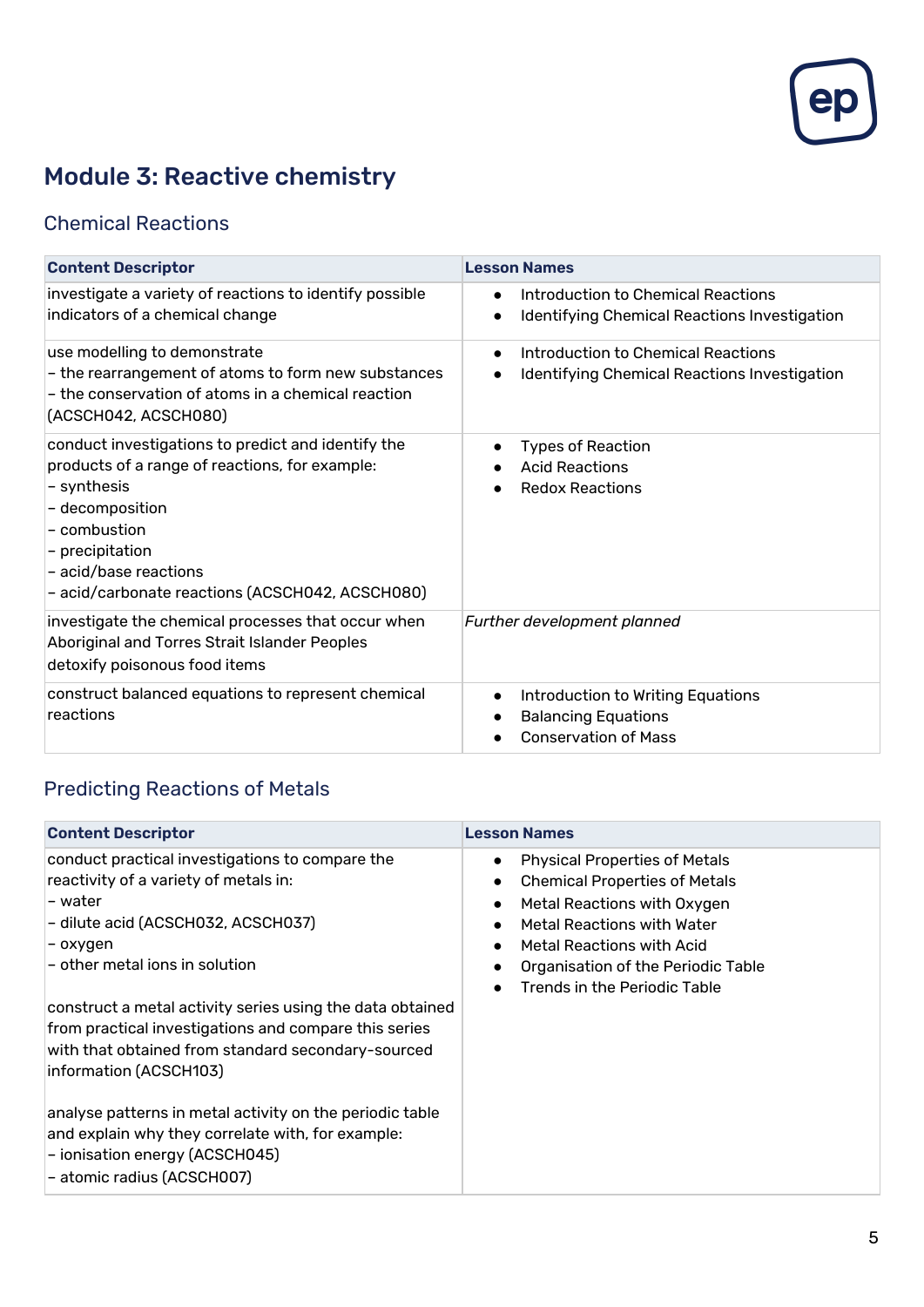

| - electronegativity (ACSCH057)                                                                                                                                                                     |                                                                                                                                                                                 |
|----------------------------------------------------------------------------------------------------------------------------------------------------------------------------------------------------|---------------------------------------------------------------------------------------------------------------------------------------------------------------------------------|
| apply the definitions of oxidation and reduction in terms $\vert \bullet \vert$<br>of electron transfer and oxidation numbers to a range of $\bullet$<br>reduction and oxidation (redox) reactions | Introduction to Oxidation-Reduction<br><b>Standard Reduction Potentials of Half-Cells</b>                                                                                       |
| conduct investigations to measure and compare the<br>reduction potential of galvanic half-cells                                                                                                    | Introduction to Electrolytic Cells and Electrolysis<br>$\bullet$<br>Introduction to Galvanic Cells<br><b>Calculating Cell Potentials for Galvanic Cells</b><br><b>Batteries</b> |
| construct relevant half-equations and balanced overall<br>equations to represent a range of redox reactions                                                                                        | Introduction to Oxidation-Reduction Reactions<br>$\bullet$<br><b>Balancing Redox Half-Equations</b><br><b>Balancing Overall Redox Equations</b>                                 |
| predict the reaction of metals in solutions using the<br>table of standard reduction potentials                                                                                                    | <b>Standard Reduction Potentials of Half-Cells</b>                                                                                                                              |
| predict the spontaneity of redox reactions using the<br>value of cell potentials (ACSCH079, ACSCH080)                                                                                              | Standard Reduction Potentials of Half-Cells<br><b>Calculating Cell Potentials for Galvanic Cells</b>                                                                            |

#### Rates of Reactions

| <b>Content Descriptor</b>                                                                                                                                                                                                                                                                                                                                                     | <b>Lesson Names</b>                                                                                                                                                                                                                                                                                                                     |
|-------------------------------------------------------------------------------------------------------------------------------------------------------------------------------------------------------------------------------------------------------------------------------------------------------------------------------------------------------------------------------|-----------------------------------------------------------------------------------------------------------------------------------------------------------------------------------------------------------------------------------------------------------------------------------------------------------------------------------------|
| conduct a practical investigation, using appropriate<br>tools (including digital technologies), to collect data,<br>analyse and report on how the rate of a chemical<br>reaction can be affected by a range of factors, including<br>but not limited to:<br>– temperature<br>$-$ surface area of reactant(s)<br>$\sim$ concentration of reactant(s)<br>- catalysts (ACSCH042) | Rate of Reaction<br>$\bullet$<br>Rate of Reaction Equations<br>$\bullet$<br><b>Factors Affecting Reaction Rates</b><br>$\bullet$<br>Maxwell-Boltzmann Distribution Curves<br>$\bullet$<br>Catalysts<br>$\bullet$<br>Activation Energy, Temperature and Catalysts<br>$\bullet$<br>Agitation, Concentration and Surface Area<br>$\bullet$ |
| investigate the role of activation energy, collisions and<br>molecular orientation in collision theory                                                                                                                                                                                                                                                                        | Rate of Reaction<br>$\bullet$<br>Activation Energy and Energy Profiles<br>$\bullet$<br>Maxwell-Boltzmann Distribution Curves<br>$\bullet$<br>Activation Energy, Temperature and Catalysts<br>$\bullet$<br>Agitation, Concentration and Surface Area                                                                                     |
| explain a change in reaction rate using collision theory<br>(ACSCH003, ACSCH046)                                                                                                                                                                                                                                                                                              | <b>Collision Theory and Rate of Reaction</b><br>$\bullet$                                                                                                                                                                                                                                                                               |

## Module 4: Drivers of reaction

#### Enthalpy and Hess's Law

| <b>Content Descriptor</b>                              | <b>Lesson Names</b>                    |
|--------------------------------------------------------|----------------------------------------|
| explain the enthalpy changes in a reaction in terms of | • Exothermic and Endothermic Processes |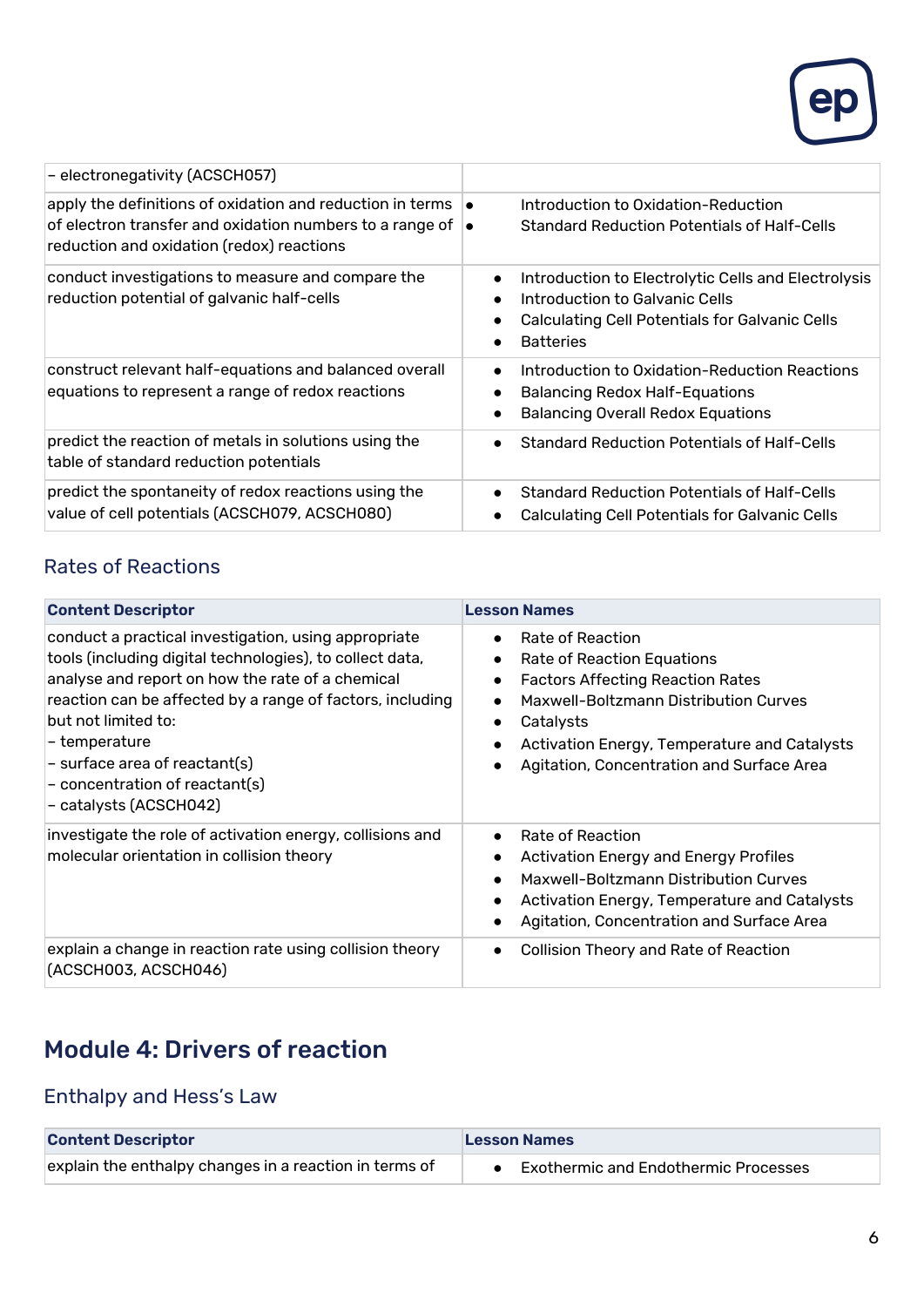

| breaking and reforming bonds, and relate this to:<br>- the law of conservation of energy                                                                                                                                                                                         | Calorimetry<br>$\bullet$<br><b>Energy Level Diagrams</b><br><b>Enthalpy and Heat</b><br>$\bullet$<br><b>State Changes</b><br><b>Standard Enthalpy Changes: Part 1</b><br><b>Standard Enthalpy Changes: Part 2</b><br><b>Thermochemical Equations</b><br><b>Mole Ratios</b><br>$\bullet$<br><b>Calculating Enthalpy Changes</b><br><b>Stoichiometry and Energy Calculations</b><br><b>Bond Enthalpies of Molecules</b><br>$\bullet$<br><b>Bond Enthalpies of Reactions</b><br>$\bullet$ |
|----------------------------------------------------------------------------------------------------------------------------------------------------------------------------------------------------------------------------------------------------------------------------------|----------------------------------------------------------------------------------------------------------------------------------------------------------------------------------------------------------------------------------------------------------------------------------------------------------------------------------------------------------------------------------------------------------------------------------------------------------------------------------------|
| investigate Hess's Law in quantifying the enthalpy<br>change for a stepped reaction using standard enthalpy<br>change data and bond energy data, for example:<br>(ACSCH037)<br>- carbon reacting with oxygen to form carbon dioxide<br>via carbon monoxide                       | Hess's Law<br>$\bullet$                                                                                                                                                                                                                                                                                                                                                                                                                                                                |
| apply Hess's Law to simple energy cycles and solve<br>problems to quantify enthalpy changes within reactions,<br>including but not limited to:<br>- heat of combustion<br>- enthalpy changes involved in photosynthesis<br>- enthalpy changes involved in respiration (ACSCH037) | <b>Standard Enthalpy Changes: Part 1</b><br>$\bullet$<br><b>Standard Enthalpy Changes: Part 2</b><br>$\bullet$                                                                                                                                                                                                                                                                                                                                                                         |

#### Entropy and Gibbs Free Energy

| <b>Content Descriptor</b>                                                                                                                                                                                                                                 | <b>Lesson Names</b>      |
|-----------------------------------------------------------------------------------------------------------------------------------------------------------------------------------------------------------------------------------------------------------|--------------------------|
| analyse the differences between entropy and enthalpy<br>use modelling to illustrate entropy changes in reactions<br>predict entropy changes from balanced chemical<br>reactions to classify as increasing or decreasing entropy                           | Entropy<br>$\bullet$     |
| explain reaction spontaneity using terminology,<br>including: (ACSCH072)<br>- Gibbs free energy<br> - enthalpy<br>– entropy                                                                                                                               | Spontaneity of Reactions |
| solve problems using standard references and $\Delta G_O$ = $\Delta H$<br>$ o-T\Delta So$ (Gibbs free energy formula) to classify<br>reactions as spontaneous or nonspontaneous<br>predict the effect of temperature changes on<br>spontaneity (ACSCH070) |                          |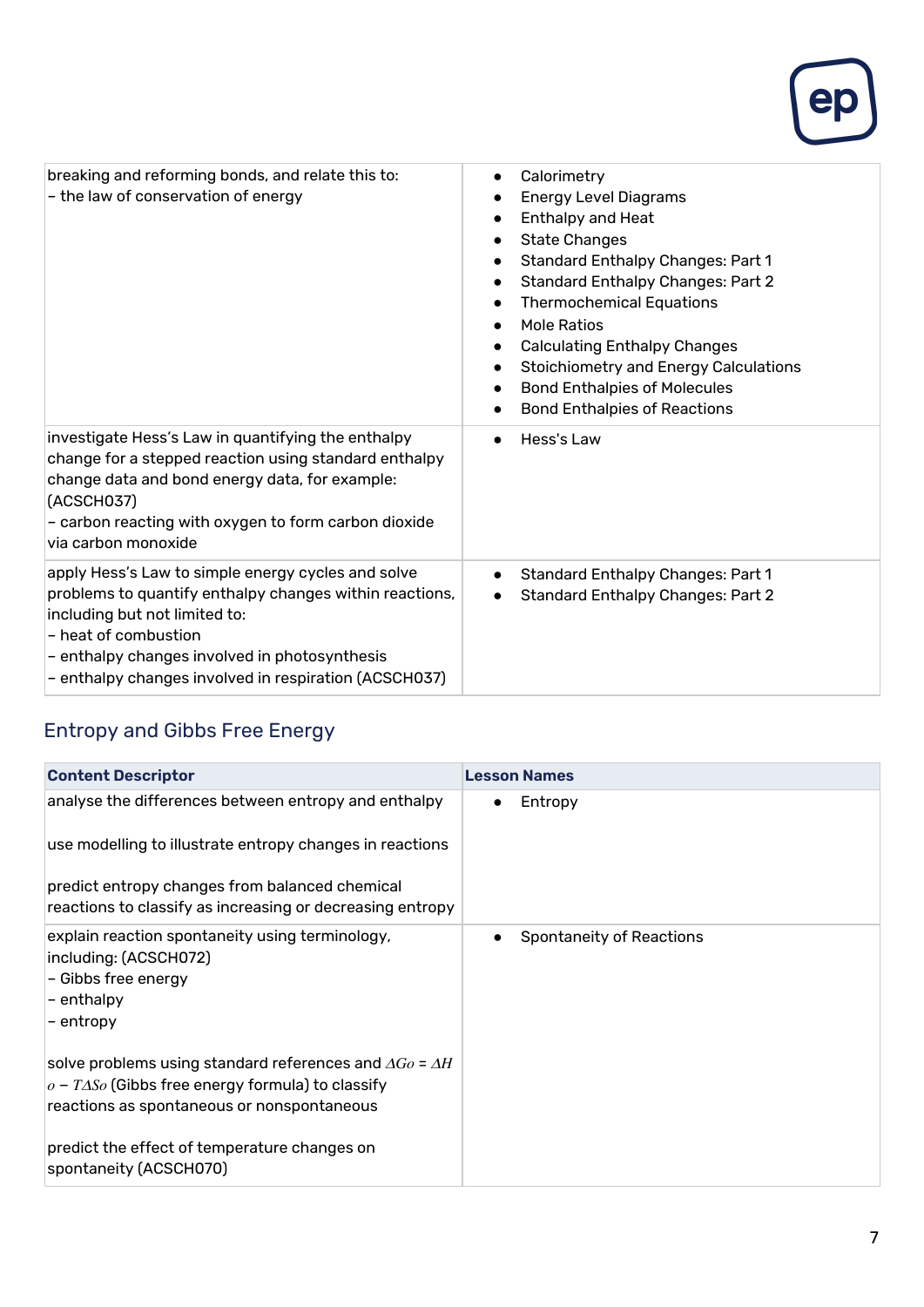

# **Senior Chemistry:** Year 12

## Module 5: Equilibrium and acid reactions

#### Static and Dynamic Equilibrium

| <b>Content Descriptor</b>                                                                                                                                                                                                                                                        | <b>Lesson Names</b>                                                                                                                        |
|----------------------------------------------------------------------------------------------------------------------------------------------------------------------------------------------------------------------------------------------------------------------------------|--------------------------------------------------------------------------------------------------------------------------------------------|
| conduct practical investigations to analyse the<br>reversibility of chemical reactions, for example:<br>- cobalt(II) chloride hydrated and dehydrated<br>- iron(III) nitrate and potassium thiocyanate<br>- burning magnesium<br>- burning steel wool (ACSCH090)                 | <b>Chemical Systems</b><br>$\bullet$<br><b>Reversible Changes</b><br>Equilibrium<br><b>Energetics of Reversible Reactions</b>              |
| model static and dynamic equilibrium and analyse the<br>differences between open and closed systems<br>(ACSCH079, ACSCH091)                                                                                                                                                      | <b>Chemical Systems</b><br>$\bullet$<br><b>Reversible Changes</b><br>Equilibrium<br>$\bullet$<br><b>Energetics of Reversible Reactions</b> |
| analyse examples of non-equilibrium systems in terms<br>of the effect of entropy and enthalpy, for example:<br>- combustion reactions<br>- photosynthesis<br>investigate the relationship between collision theory and<br>reaction rate in order to analyse chemical equilibrium | <b>Collision Theory and Rate of Reaction</b>                                                                                               |
| reactions (ACSCH070, ACSCH094)                                                                                                                                                                                                                                                   |                                                                                                                                            |

#### Factors that Affect Equilibrium

| <b>Content Descriptor</b>                                                                                                                                                                                                                                                                                                                                                                               | <b>Lesson Names</b>                                                                                                                                                                |
|---------------------------------------------------------------------------------------------------------------------------------------------------------------------------------------------------------------------------------------------------------------------------------------------------------------------------------------------------------------------------------------------------------|------------------------------------------------------------------------------------------------------------------------------------------------------------------------------------|
| investigate the effects of temperature, concentration,<br>volume and/or pressure on a system at equilibrium and<br>explain how Le Chatelier's principle can be used to<br>predict such effects, for example:<br>- heating cobalt(II) chloride hydrate<br>- interaction between nitrogen dioxide and dinitrogen<br> tetroxide<br>- iron(III) thiocyanate and varying concentration of ions<br>(ACSCH095) | Temperature and Equilibrium<br><b>Concentration and Equilibrium</b><br>$\bullet$<br>Pressure and Equilibrium<br>Le Chatelier's Principle<br>$\bullet$<br>Catalysts and Equilibrium |
| explain the overall observations about equilibrium in<br>terms of the collision theory (ACSCH094)                                                                                                                                                                                                                                                                                                       | <b>Concentration and Equilibrium</b><br>$\bullet$<br><b>Collision Theory and Rate of Reaction</b>                                                                                  |
| examine how activation energy and heat of reaction<br>affect the position of equilibrium                                                                                                                                                                                                                                                                                                                | <b>Temperature and Equilibrium</b>                                                                                                                                                 |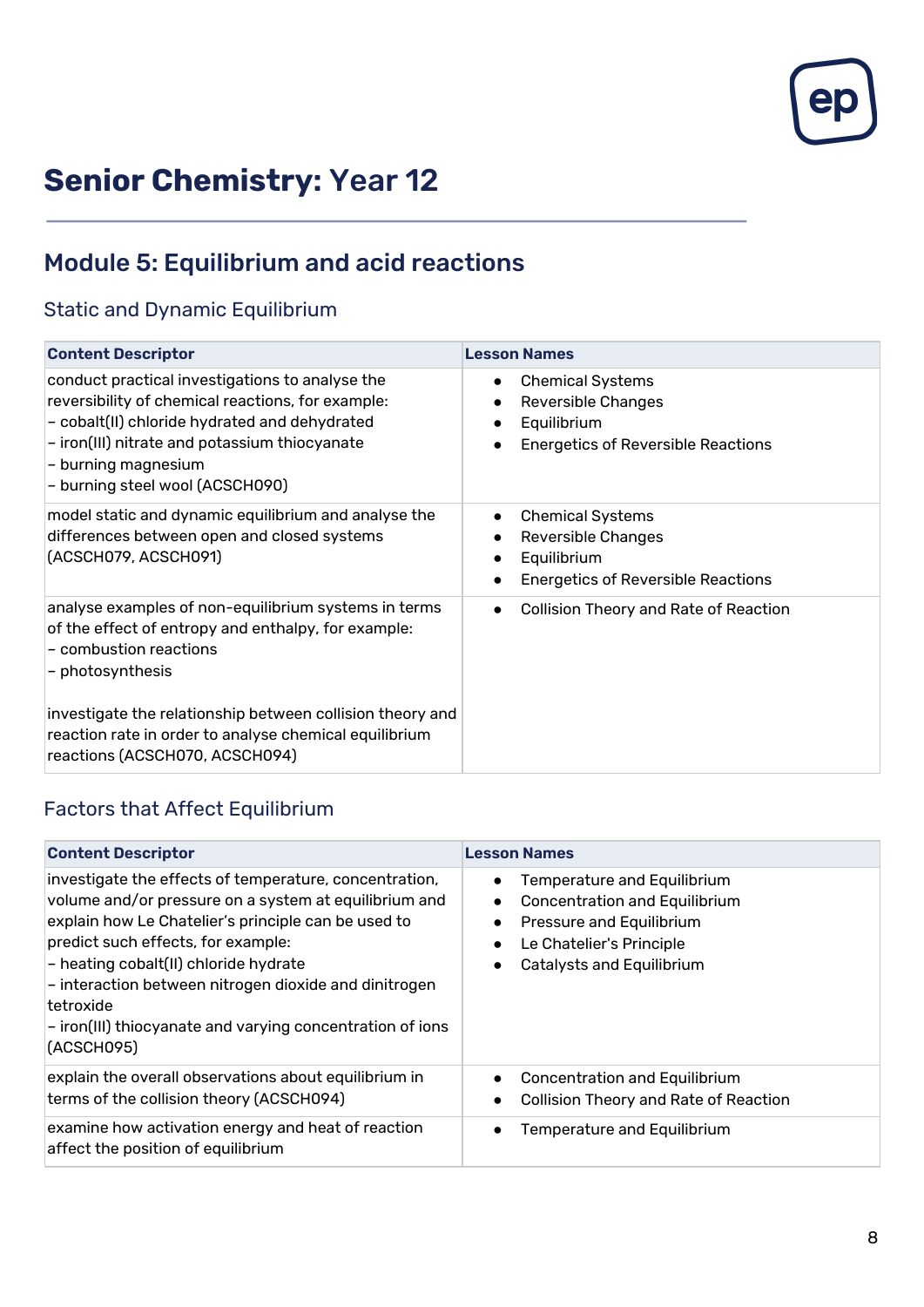

## Calculating the Equilibrium Constant (Keq)

| <b>Content Descriptor</b>                                                                                                                                                                                                  | <b>Lesson Names</b>                                                                                                                                                                                                  |
|----------------------------------------------------------------------------------------------------------------------------------------------------------------------------------------------------------------------------|----------------------------------------------------------------------------------------------------------------------------------------------------------------------------------------------------------------------|
| deduce the equilibrium expression (in terms of Keq) for<br>homogeneous reactions occurring in solution<br>(ACSCH079, ACSCH096)                                                                                             | The Equilibrium Constant<br>$\bullet$<br><b>Calculating Equilibrium Constants</b>                                                                                                                                    |
| perform calculations to find the value of Keq and<br>concentrations of substances within an equilibrium<br>system, and use these values to make predictions on the<br>direction in which a reaction may proceed (ACSCH096) | The Equilibrium Constant<br>$\bullet$<br><b>Calculating Equilibrium Constants</b><br>$\bullet$                                                                                                                       |
| qualitatively analyse the effect of temperature on the<br>value of Keq (ACSCH093)                                                                                                                                          | <b>Changes in Temperature</b><br>$\bullet$                                                                                                                                                                           |
| conduct an investigation to determine Keq of a chemical Further development planned<br>equilibrium system, for example:<br>- Keq of the iron(III) thiocyanate equilibrium (ACSCH096)                                       |                                                                                                                                                                                                                      |
| explore the use of Keq for different types of chemical<br>reactions, including but not limited to:<br>- dissociation of ionic solutions<br>- dissociation of acids and bases (ACSCH098,<br>ACSCH099)                       | Solubility in Water<br>$\bullet$<br><b>Effect of Temperature on Solubility</b><br>٠<br><b>Solubility Product Expressions</b><br>$\bullet$<br><b>Calculating Solubility Products</b><br><b>Calculating Solubility</b> |

#### Solution Equilibria

| <b>Content Descriptor</b>                                                                                                                                                                                                                                                                                | <b>Lesson Names</b>                                                                                                                         |
|----------------------------------------------------------------------------------------------------------------------------------------------------------------------------------------------------------------------------------------------------------------------------------------------------------|---------------------------------------------------------------------------------------------------------------------------------------------|
| describe and analyse the processes involved in the<br>dissolution of ionic compounds in water                                                                                                                                                                                                            | <b>Calculating Solubility</b><br>$\bullet$<br><b>Calculating Solubility Products</b><br>$\bullet$                                           |
| investigate the use of solubility equilibria by Aboriginal<br>and Torres Strait Islander Peoples when removing<br>toxicity from foods, for example:<br>- toxins in cycad fruit                                                                                                                           | Further development planned                                                                                                                 |
| conduct an investigation to determine solubility rules,<br>and predict and analyse the composition of substances<br>when two ionic solutions are mixed, for example:<br>- potassium chloride and silver nitrate<br>- potassium iodide and lead nitrate<br>- sodium sulfate and barium nitrate (ACSCH065) | Factors Affecting Solubility: Common Ion Effect<br>$\bullet$<br>Factors Affecting Solubility: Acids, Bases and<br>$\bullet$<br>Complex lons |
| derive equilibrium expressions for saturated solutions in<br>terms of Ksp and calculate the solubility of an ionic<br>substance from its Ksp value                                                                                                                                                       | <b>Saturated Solution Calculations</b><br>$\bullet$                                                                                         |
| predict the formation of a precipitate given the standard<br>reference values for Ksp                                                                                                                                                                                                                    | <b>Predicting Precipitation</b><br>$\bullet$                                                                                                |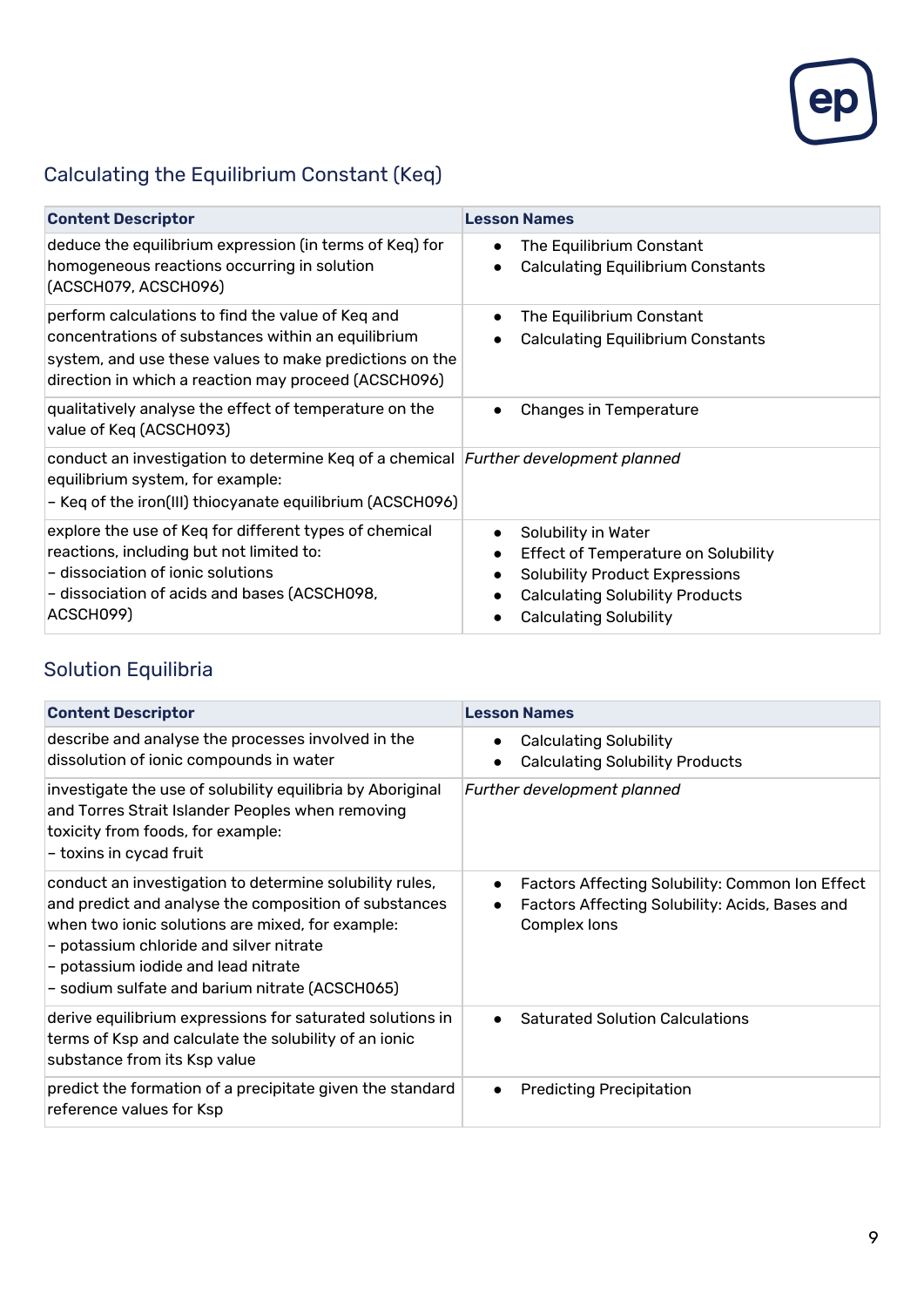

## Module 6: Acid/base reactions

#### Properties of Acids and Bases

| <b>Content Descriptor</b>                                                                                                                                                                                                          | <b>Lesson Names</b>                                                                                                                                      |
|------------------------------------------------------------------------------------------------------------------------------------------------------------------------------------------------------------------------------------|----------------------------------------------------------------------------------------------------------------------------------------------------------|
| investigate the correct IUPAC nomenclature and<br>properties of common inorganic acids and bases<br>(ACSCH067)                                                                                                                     | Acids<br><b>Bases</b>                                                                                                                                    |
| conduct an investigation to demonstrate the<br>preparation and use of indicators as illustrators of the<br>characteristics and properties of acids and bases and<br>their reversible reactions (ACSCH101)                          | Further development planned                                                                                                                              |
| predict the products of acid reactions and write<br>balanced equations to represent:<br>- acids and bases<br>- acids and carbonates<br>- acids and metals (ACSCH067)                                                               | <b>Acids and Bases</b><br>$\bullet$<br><b>Reactions of Acids</b><br>$\bullet$<br>Metal Oxides and Hydroxides<br>Metal Carbonates and Hydrogen Carbonates |
| investigate applications of neutralisation reactions in<br>everyday life and industrial processes                                                                                                                                  | Neutralisation<br>$\bullet$                                                                                                                              |
| conduct a practical investigation to measure the<br>enthalpy of neutralisation (ACSCH093)                                                                                                                                          | Neutralisation<br>$\bullet$                                                                                                                              |
| explore the changes in definitions and models of an acid<br>and a base over time to explain the limitations of each<br>model, including but not limited to:<br>- Arrhenius' theory<br>- Brønsted-Lowry theory (ACSCH064, ACSCH067) | Conjugate Acid-Base Pairs<br>$\bullet$<br><b>Buffer Solutions</b><br><b>Buffer Calculations</b>                                                          |

#### Using Brønsted–Lowry Theory

| <b>Content Descriptor</b>                                                                                                                                                                                         | <b>Lesson Names</b>                                                          |
|-------------------------------------------------------------------------------------------------------------------------------------------------------------------------------------------------------------------|------------------------------------------------------------------------------|
| conduct a practical investigation to measure the pH of a<br>range of acids and bases                                                                                                                              | pH Scale<br>$\bullet$<br>pH<br>$\bullet$                                     |
| calculate pH, pOH, hydrogen ion concentration ([H+])<br>and hydroxide ion concentration ([OH-]) for a range of<br>solutions (ACSCH102)                                                                            | pH<br>$\bullet$<br>Kw and pOH<br>$\bullet$                                   |
| conduct an investigation to demonstrate the use of pH<br>to indicate the differences between the strength of<br>acids and bases (ACSCH102)                                                                        | pH<br>$\bullet$<br>Relative Concentrations, pH and Conductivity<br>$\bullet$ |
| write ionic equations to represent the dissociation of<br>acids and bases in water, conjugate acid/base pairs in<br>solution and amphiprotic nature of some salts, for<br>example:<br>- sodium hydrogen carbonate | Conjugate Acid-Base Pairs<br>$\bullet$<br>Kw and pOH<br>$\bullet$            |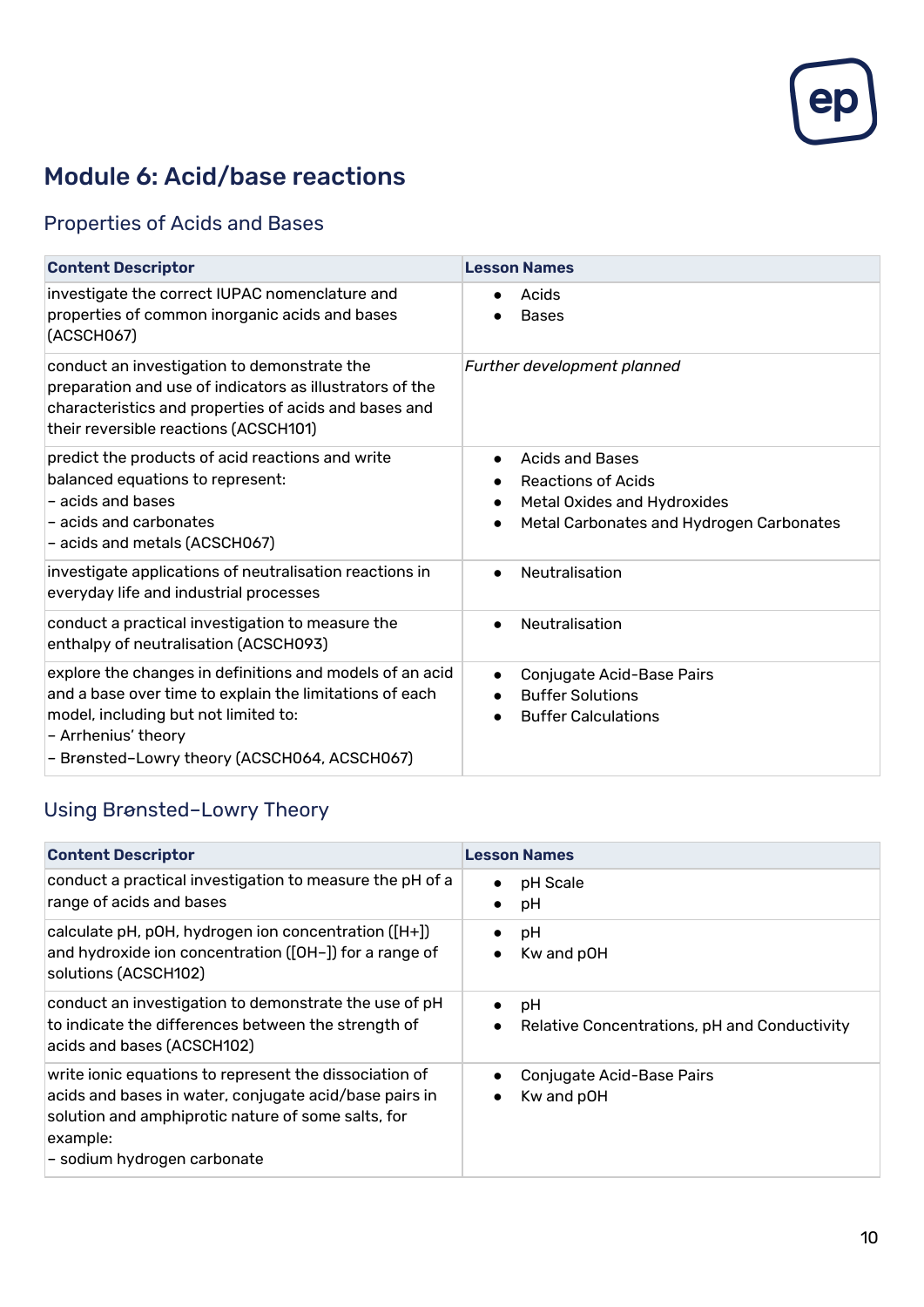

| - potassium dihydrogen phosphate                                                                                                                 |                                                                          |
|--------------------------------------------------------------------------------------------------------------------------------------------------|--------------------------------------------------------------------------|
| construct models and/or animations to communicate<br>the differences between strong, weak, concentrated<br>and dilute acids and bases (ACSCH099) | Relative Concentrations, pH and Conductivity<br>Weak Acids<br>Weak Bases |
| calculate the pH of the resultant solution when solutions $\bullet$<br>of acids and/or bases are diluted or mixed                                | рH<br>Kw and pOH<br><b>Buffer Solutions</b><br><b>Buffer Calcuations</b> |

#### Quantitative Analysis

| <b>Content Descriptor</b>                                                                                                                                                                                                                                                                                                      | <b>Lesson Names</b>                                                                                                                                                                                                                                                       |
|--------------------------------------------------------------------------------------------------------------------------------------------------------------------------------------------------------------------------------------------------------------------------------------------------------------------------------|---------------------------------------------------------------------------------------------------------------------------------------------------------------------------------------------------------------------------------------------------------------------------|
| conduct practical investigations to analyse the<br>concentration of an unknown acid or base by titration                                                                                                                                                                                                                       | Introduction to Titrations<br>$\bullet$<br><b>Titration Curves</b><br>$\bullet$<br><b>Titration Curve Calculations: Before Equivalence</b><br>$\bullet$<br>Titration Curve Calculations: To Equivalence and<br>$\bullet$<br>Beyond<br>Performing a Titration<br>$\bullet$ |
| investigate titration curves and conductivity graphs to<br>analyse data to indicate characteristic reaction profiles,<br>for example:<br>- strong acid/strong base<br>- strong acid/weak base<br>- weak acid/strong base (ACSCH080, ACSCH102)                                                                                  | <b>Titration Curves</b><br>$\bullet$<br><b>Titration Curve Calculations: Before Equivalence</b><br>$\bullet$<br>Titration Curve Calculations: To Equivalence and<br>$\bullet$<br>Beyond                                                                                   |
| model neutralisation of strong and weak acids and bases<br>using a variety of media                                                                                                                                                                                                                                            | <b>Weak Acids</b><br><b>Weak Bases</b>                                                                                                                                                                                                                                    |
| calculate and apply the dissociation constant (Ka) and<br>pKa (pKa = -log10 (Ka)) to determine the difference<br>between strong and weak acids (ACSCH098)                                                                                                                                                                      | <b>Weak Acids</b><br>$\bullet$                                                                                                                                                                                                                                            |
| explore acid/base analysis techniques that are applied:<br>- in industries<br>- by Aboriginal and Torres Strait Islander Peoples<br>- using digital probes and instruments<br>conduct a chemical analysis of a common household<br>substance for its acidity or basicity (ACSCH080), for<br>example:<br>- soft drink<br>- wine | Further development planned                                                                                                                                                                                                                                               |
| - juice<br>- medicine                                                                                                                                                                                                                                                                                                          |                                                                                                                                                                                                                                                                           |
| conduct a practical investigation to prepare a buffer and<br>demonstrate its properties (ACSCH080)                                                                                                                                                                                                                             | <b>Buffer Solutions</b><br>$\bullet$<br><b>Buffer Calculations</b>                                                                                                                                                                                                        |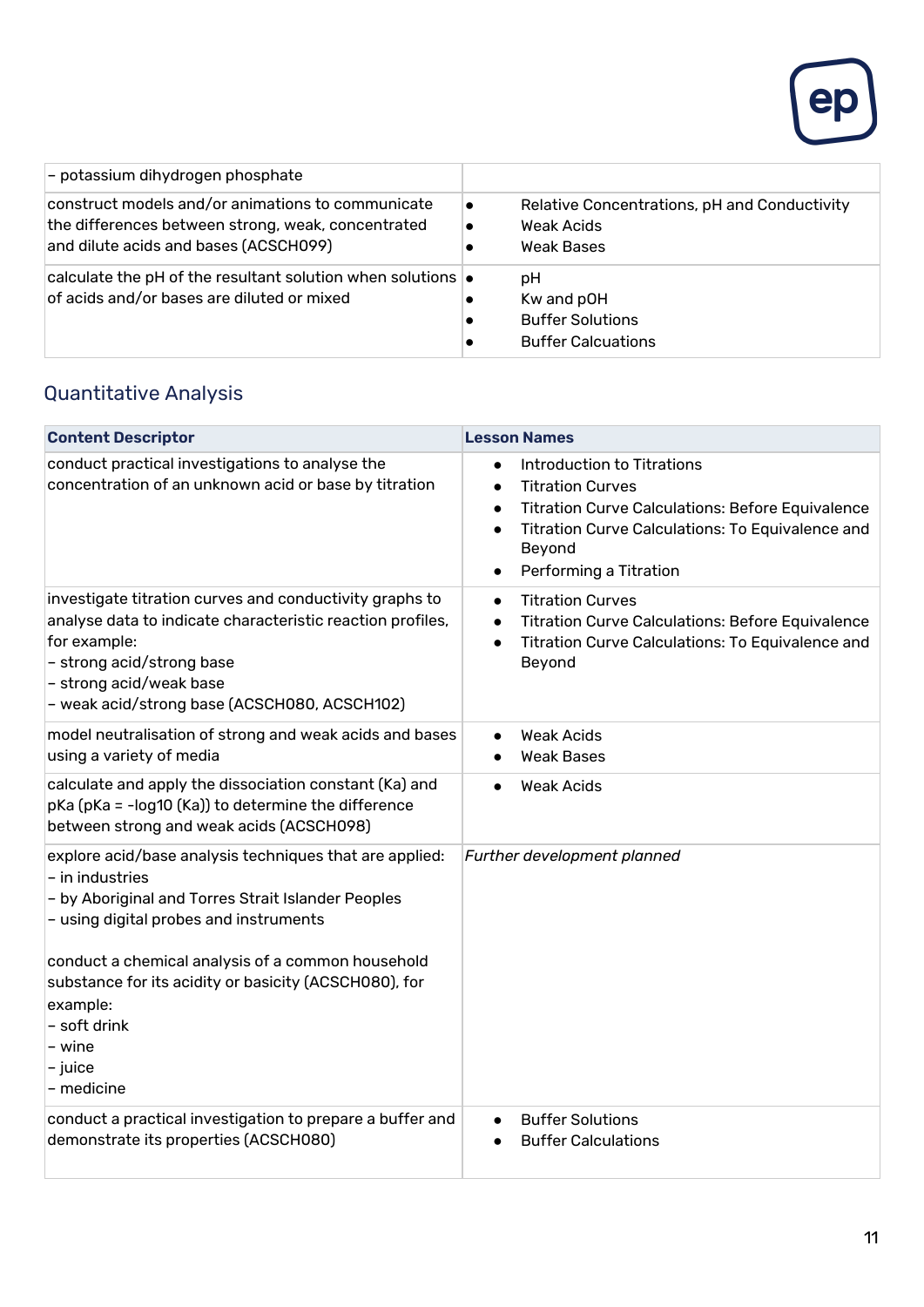

describe the importance of buffers in natural systems (ACSCH098, ACSCH102)

## Module 7: Organic chemistry

#### Nomenclature

| <b>Content Descriptor</b>                                                                                                                                                                                                                                                                                                                                                                    | <b>Lesson Names</b>                                                                                                                                                                                                                                                                                                                                                                 |
|----------------------------------------------------------------------------------------------------------------------------------------------------------------------------------------------------------------------------------------------------------------------------------------------------------------------------------------------------------------------------------------------|-------------------------------------------------------------------------------------------------------------------------------------------------------------------------------------------------------------------------------------------------------------------------------------------------------------------------------------------------------------------------------------|
| investigate the nomenclature of organic chemicals, up<br>to C8, using IUPAC conventions, including simple methyl<br>and ethyl branched chains, including: (ACSCH127)<br>- alkanes<br>- alkenes<br>– alkynes<br>- alcohols (primary, secondary and tertiary)<br>- aldehydes and ketones<br>- carboxylic acids<br>$\mathsf{\mathsf{I}}$ - amines and amides<br>- halogenated organic compounds | Naming Alcohols<br>$\bullet$<br>Naming Alkanes<br>$\bullet$<br>Naming Alkenes<br>$\bullet$<br><b>Naming Amines</b><br>$\bullet$<br>Naming Esters<br>$\bullet$<br><b>Naming Haloalkanes</b><br>$\bullet$<br><b>Naming Amides</b><br>$\bullet$<br>Naming Aldehydes<br>$\bullet$<br>Naming Ketones<br>$\bullet$<br>Naming Alkynes<br>$\bullet$<br>Naming Carboxylic Acids<br>$\bullet$ |
| explore and distinguish the different types of structural<br>isomers, including saturated and unsaturated<br>hydrocarbons, including: (ACSCH035)<br>- chain isomers<br>$-$ position isomers<br>- functional group isomers                                                                                                                                                                    | Alkene Isomerism<br>$\bullet$<br>Alkane Isomers<br>$\bullet$<br>Molecular and Structural Formulas of Alkanes<br>$\bullet$<br><b>Structural Isomers</b><br>$\bullet$                                                                                                                                                                                                                 |

#### Hydrocarbons

| <b>Content Descriptor</b>                                                                                                                                                                                                 | <b>Lesson Names</b>                                                                                                                                                                  |
|---------------------------------------------------------------------------------------------------------------------------------------------------------------------------------------------------------------------------|--------------------------------------------------------------------------------------------------------------------------------------------------------------------------------------|
| construct models, identify the functional group, and<br>write structural and molecular formulae for homologous<br>series of organic chemical compounds, up to C8<br>$(ACSCH035)$ :<br>- alkanes<br>- alkenes<br>- alkynes | Molecular and Structural Formulas of Alkanes<br>$\bullet$<br><b>Functional Groups Summary</b><br>$\bullet$                                                                           |
| conduct an investigation to compare the properties of<br>organic chemical compounds within a homologous<br>series, and explain these differences in terms of bonding<br>(ACSCH035)                                        | <b>Properties of Alkenes</b><br>$\bullet$<br><b>Properties of Alkanes</b><br>$\bullet$<br><b>Properties of Alkynes</b><br>$\bullet$<br><b>Functional Groups Summary</b><br>$\bullet$ |
| analyse the shape of molecules formed between carbon<br>atoms when a single, double or triple bond is formed<br>between them                                                                                              | Properties of Alkenes<br>$\bullet$<br><b>Properties of Alkanes</b><br>$\bullet$<br>Properties of Alkynes<br>$\bullet$                                                                |
| explain the properties within and between the<br>homologous series of alkanes with reference to the<br>intermolecular and intramolecular bonding present                                                                  | <b>Properties of Alkenes</b><br>$\bullet$<br><b>Properties of Alkanes</b><br>$\bullet$<br><b>Properties of Alkynes</b>                                                               |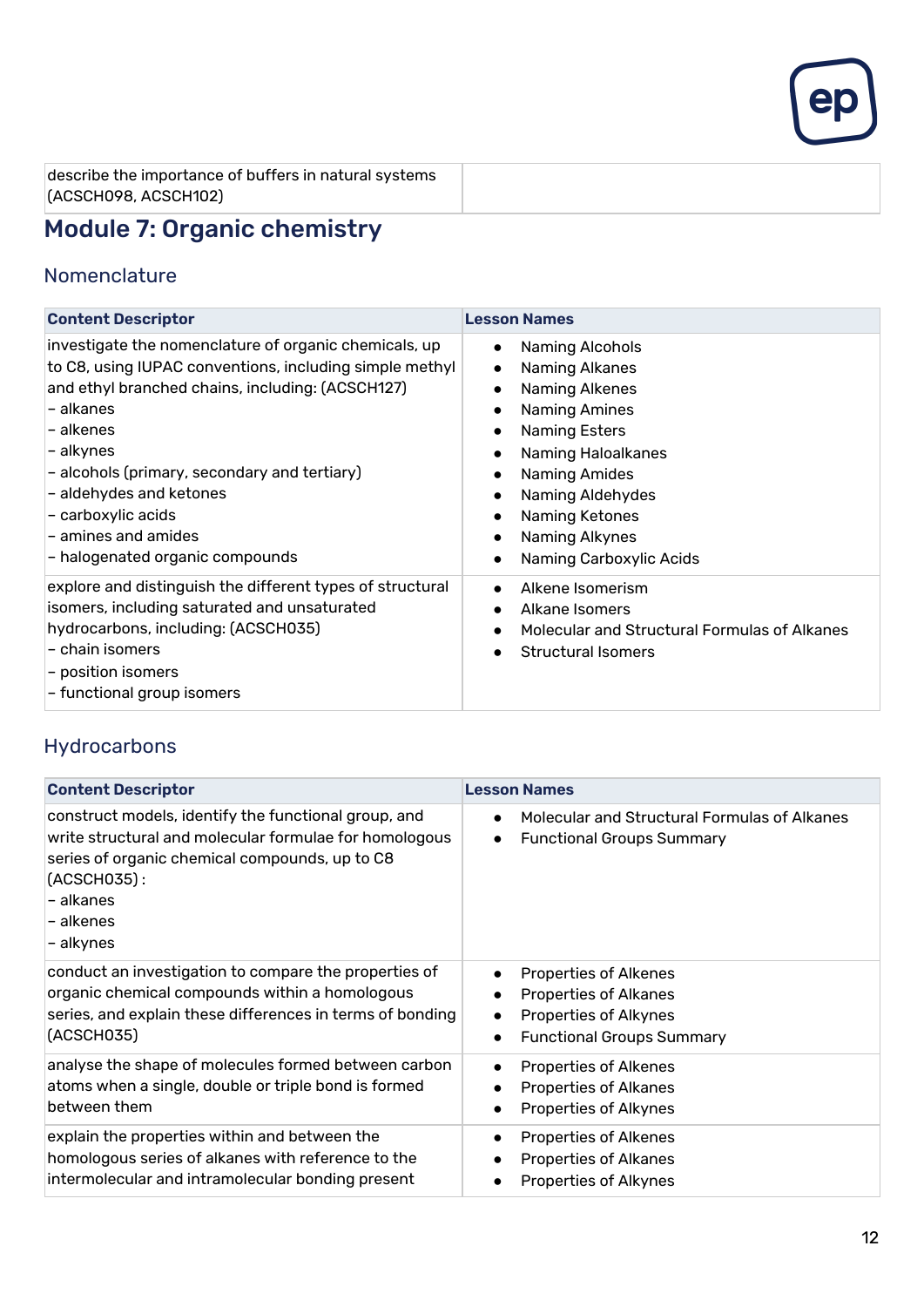

| describe the procedures required to safely handle and<br>dispose of organic substances (ACSCH075) | Further development planned |
|---------------------------------------------------------------------------------------------------|-----------------------------|
| examine the environmental, economic and sociocultural                                             |                             |
| implications of obtaining and using hydrocarbons from                                             |                             |
| lthe Earth                                                                                        |                             |

## Products of Reactions Involving Hydrocarbons

| <b>Content Descriptor</b>                                                                                                                                                                                                                                                          | <b>Lesson Names</b>                                   |
|------------------------------------------------------------------------------------------------------------------------------------------------------------------------------------------------------------------------------------------------------------------------------------|-------------------------------------------------------|
| investigate, write equations and construct models to<br>represent the reactions of unsaturated hydrocarbons<br>when added to a range of chemicals, including but not<br>limited to:<br> - hydrogen (H2)<br>- halogens (X2)<br>- hydrogen halides (HX)<br> - water (H2O) (ACSCH136) | Alkene Reactions<br>$\bullet$                         |
| investigate, write equations and construct models to<br>represent the reactions of saturated hydrocarbons<br>when substituted with halogens                                                                                                                                        | <b>Substitution Reactions of Alkanes</b><br>$\bullet$ |

#### Alcohols

| <b>Content Descriptor</b>                                                                                                                                                                                                         | <b>Lesson Names</b>                                                                                                                               |
|-----------------------------------------------------------------------------------------------------------------------------------------------------------------------------------------------------------------------------------|---------------------------------------------------------------------------------------------------------------------------------------------------|
| investigate the structural formulae, properties and<br>functional group including:<br>- primary<br>- secondary<br>- tertiary alcohols                                                                                             | Naming Alcohols<br>$\bullet$<br>Alcohol Isomerism                                                                                                 |
| explain the properties within and between the<br>homologous series of alcohols with reference to the<br>intermolecular and intramolecular bonding present                                                                         | Properties of Alcohols<br>$\bullet$                                                                                                               |
| conduct a practical investigation to measure and reliably<br>compare the enthalpy of combustion for a range of<br>alcohols                                                                                                        | <b>Combustion of Alcohols</b><br>$\bullet$                                                                                                        |
| write equations, state conditions and predict products<br>to represent the reactions of alcohols, including but not<br>limited to (ACSCH128, ACSCH136):<br>- combustion<br>- dehydration<br>- substitution with HX<br>– oxidation | <b>Substitution Reactions of Alcohol</b><br>$\bullet$<br><b>Elimination Reactions of Alcohols</b><br>$\bullet$<br>Oxidation Reactions of Alcohols |
| investigate the production of alcohols, including:<br>- substitution reactions of halogenated organic                                                                                                                             | <b>Substitution Reactions of Haloalkanes</b><br>$\bullet$<br><b>Fermentation and Ethanol Production</b><br>$\bullet$                              |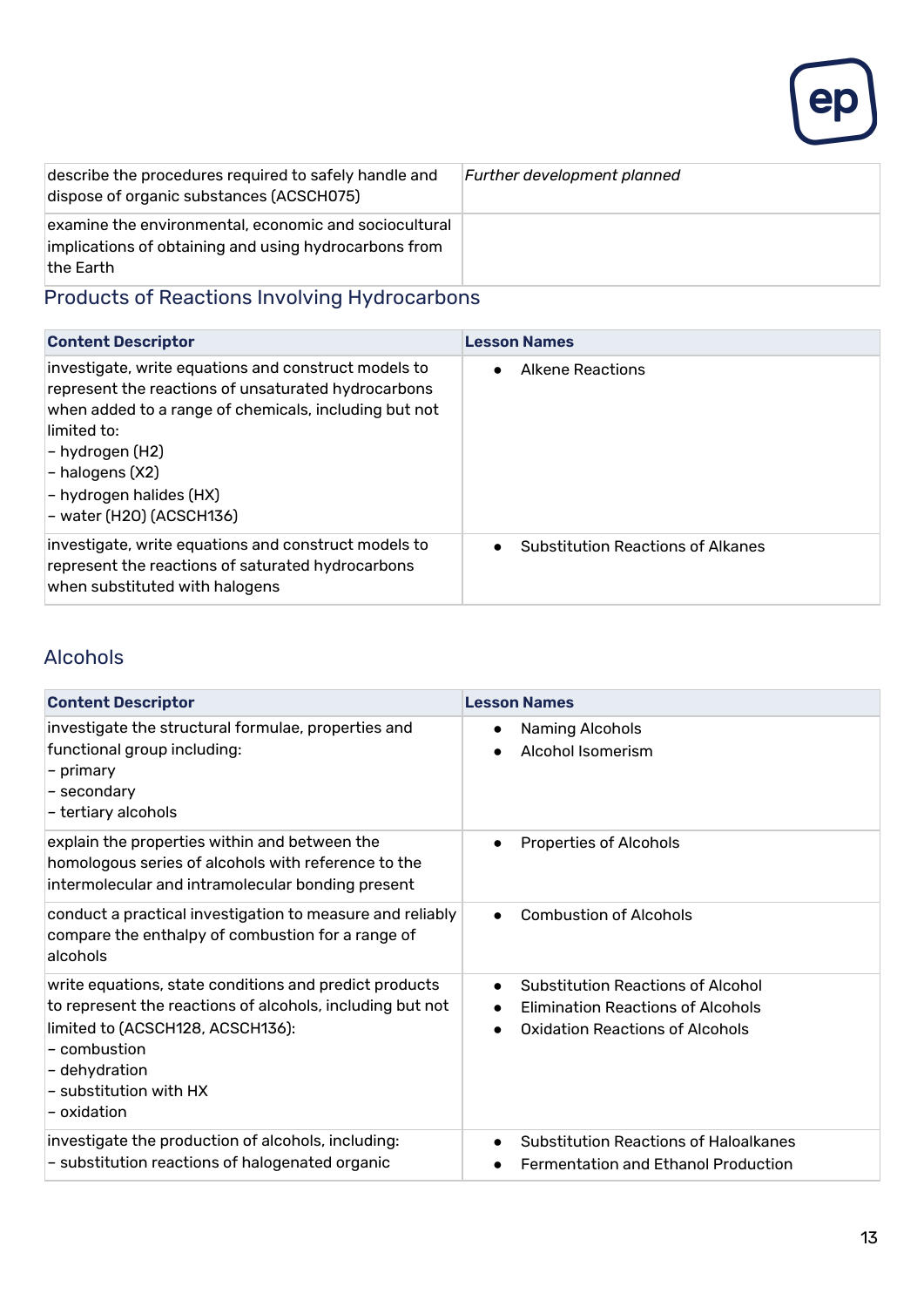

| compounds<br>$\mathsf{I}\text{-}$ fermentation                                    |                                                                                |
|-----------------------------------------------------------------------------------|--------------------------------------------------------------------------------|
| investigate the products of the oxidation of primary and<br>secondary alcohols    | Oxidation Reactions of Alcohols                                                |
| compare and contrast fuels from organic sources to<br>biofuels, including ethanol | <b>Fermentation and Ethanol Production</b><br><b>Fuels and Pharmaceuticals</b> |

## Reactions of Organic Acids and Bases

| <b>Content Descriptor</b>                                                                                                                                                                                           | <b>Lesson Names</b>                                                                                                                                                                                                                                                                 |
|---------------------------------------------------------------------------------------------------------------------------------------------------------------------------------------------------------------------|-------------------------------------------------------------------------------------------------------------------------------------------------------------------------------------------------------------------------------------------------------------------------------------|
| investigate the structural formulae, properties and<br>functional group including:<br>- primary, secondary and tertiary alcohols<br>- aldehydes and ketones (ACSCH127)<br>- amines and amides<br>- carboxylic acids | Alcohol Isomerism<br>$\bullet$<br><b>Properties of Alcohols</b><br><b>Properties of Amides</b><br><b>Properties of Esters</b><br><b>Properties of Amines</b><br>Properties of Carbonyl Compounds<br>Properties of Carboxylic Acids<br>$\bullet$<br>Distinguishing Organic Compounds |
| explain the properties within and between the<br>homologous series of carboxylic acids amines and<br>amides with reference to the intermolecular and<br>intramolecular bonding present                              | <b>Properties of Amines</b><br>$\bullet$<br><b>Properties of Amides</b><br>$\bullet$<br>Properties of Carboxylic Acids<br>$\bullet$<br><b>Reactions of Primary Amines</b><br>$\bullet$<br>Formation & Hydrolysis of Amides                                                          |
| investigate the production, in a school laboratory, of<br>simple esters                                                                                                                                             | <b>Formation of Esters</b><br>$\bullet$<br><b>Hydrolysis of Esters</b><br>$\bullet$                                                                                                                                                                                                 |
| investigate the differences between an organic acid and<br>organic base                                                                                                                                             | Formation & Hydrolysis of Amides<br>$\bullet$                                                                                                                                                                                                                                       |
| investigate the structure and action of soaps and<br>detergents                                                                                                                                                     | Soap Formation<br>$\bullet$                                                                                                                                                                                                                                                         |
| draft and construct flow charts to show reaction<br>pathways for chemical synthesis, including those that<br>involve more than one step                                                                             | <b>Reaction Schemes</b><br>$\bullet$                                                                                                                                                                                                                                                |

#### Polymers

| <b>Content Descriptor</b>                                                                                                                                                                                       | <b>Lesson Names</b>                                                                                                                                                                                                           |
|-----------------------------------------------------------------------------------------------------------------------------------------------------------------------------------------------------------------|-------------------------------------------------------------------------------------------------------------------------------------------------------------------------------------------------------------------------------|
| model and compare the structure, properties and uses<br>of addition polymers of ethylene and related monomers,<br>for example:<br>$-$ polyethylene (PE)<br>$-$ polyvinyl chloride (PVC)<br>$-$ polystyrene (PS) | Introduction to Polymers<br>Addition Polymer Structure, Properties and Uses<br>$\bullet$<br>Condensation Polymer Structure, Properties &<br>Uses<br><b>Comparing Addition and Condensation</b><br>$\bullet$<br>Polymerisation |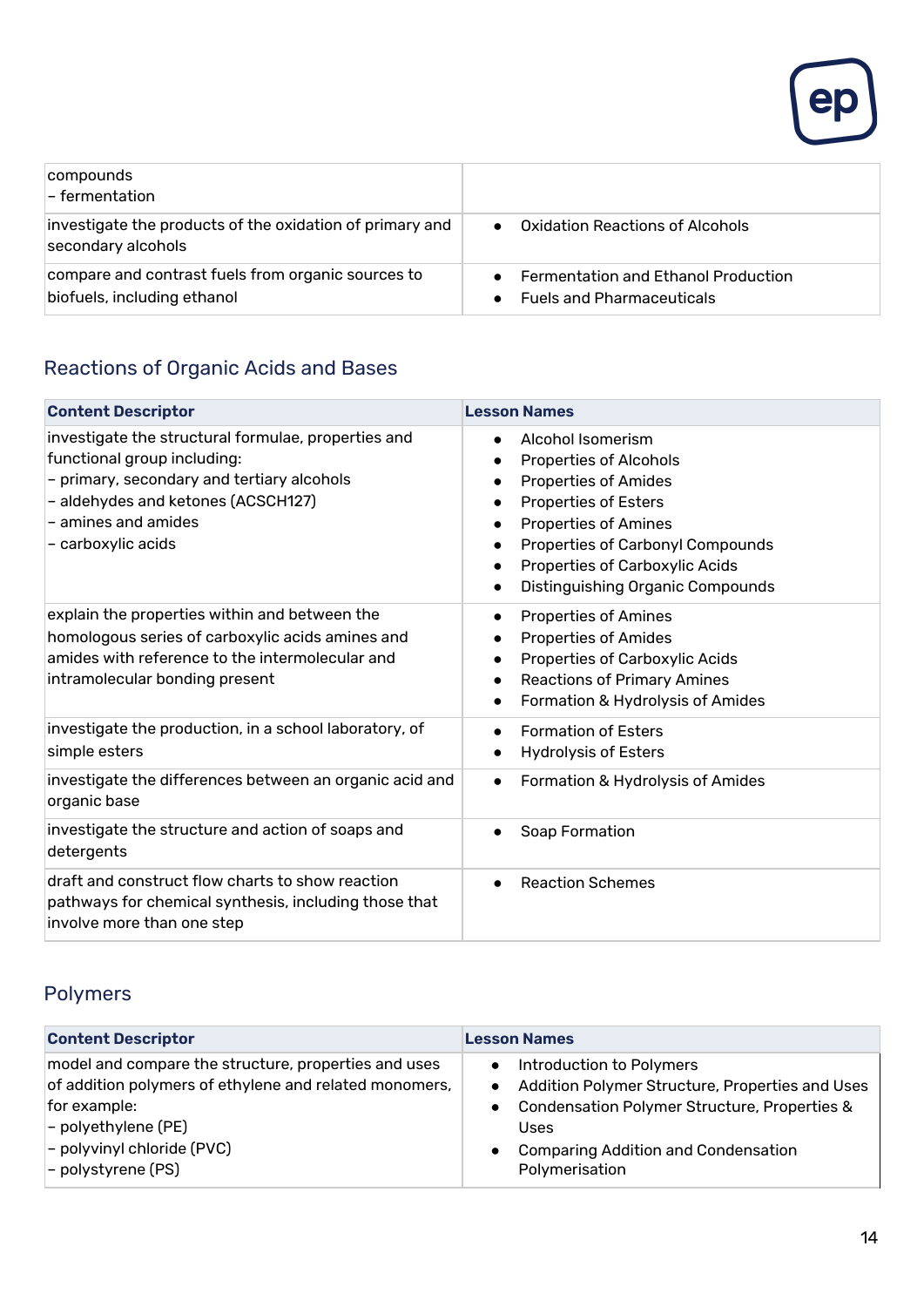

| - polytetrafluoroethylene (PTFE) (ACSCH136)                                                                                   |                                                                                                                                                                                                                                            |
|-------------------------------------------------------------------------------------------------------------------------------|--------------------------------------------------------------------------------------------------------------------------------------------------------------------------------------------------------------------------------------------|
| model and compare the structure, properties and uses<br>of condensation polymers, for example:<br>$-$ nylon<br>$-$ polyesters | Introduction to Polymers<br>$\bullet$<br>Addition Polymer Structure, Properties and Uses<br>Condensation Polymer Structure, Properties &<br>$\bullet$<br>Uses<br><b>Comparing Addition and Condensation</b><br>$\bullet$<br>Polymerisation |

## Module 8: Applying chemical ideas

#### Analysis of Inorganic Substances

| <b>Content Descriptor</b>                                                                                                                                                                                                                                                                                                                                                                                                                                                                                              | <b>Lesson Names</b>                                                                                                                              |
|------------------------------------------------------------------------------------------------------------------------------------------------------------------------------------------------------------------------------------------------------------------------------------------------------------------------------------------------------------------------------------------------------------------------------------------------------------------------------------------------------------------------|--------------------------------------------------------------------------------------------------------------------------------------------------|
| analyse the need for monitoring the environment                                                                                                                                                                                                                                                                                                                                                                                                                                                                        | Further development planned                                                                                                                      |
| conduct qualitative investigations - using flame tests,<br>precipitation and complexation reactions as appropriate<br>- to test for the presence in aqueous solution of the<br>following ions:<br>- cations: barium (Ba2+), calcium (Ca2+), magnesium<br>$(Mg2+)$ , lead(II) (Pb2+), silver ion (Ag+), copper(II) (Cu2+),<br>iron(II) (Fe2+), iron(III) (Fe3+)<br>- anions: chloride (Cl-), bromide (Br-), iodide (I-),<br>hydroxide (OH-), acetate (CH3COO-), carbonate(CO32-),<br>sulfate (SO42-), phosphate (PO43-) | <b>Flame Tests</b><br>$\bullet$<br>Flame Test Investigation<br>$\bullet$<br><b>Testing for Anions</b><br>$\bullet$<br><b>Testing for Cations</b> |
| conduct investigations and/or process data involving:<br>- gravimetric analysis<br>- precipitation titrations                                                                                                                                                                                                                                                                                                                                                                                                          | Further development planned                                                                                                                      |
| conduct investigations and/or process data to<br>determine the concentration of coloured species and/or<br>metal ions in aqueous solution, including but not limited<br>to, the use of:<br>- colourimetry<br>- ultraviolet-visible spectrophotometry<br>- atomic absorption spectroscopy                                                                                                                                                                                                                               | <b>Atomic Absorption Spectroscopy</b><br>$\bullet$<br><b>Emission Spectra</b>                                                                    |
| conduct qualitative investigations to test for the<br>presence in organic molecules of the following<br>functional groups:<br>- carbon-carbon double bonds<br>- hydroxyl groups<br>- carboxylic acids (ACSCH130)                                                                                                                                                                                                                                                                                                       | Distinguishing Organic Compounds<br>$\bullet$                                                                                                    |
| investigate the processes used to analyse the structure<br>of simple organic compounds addressed in the course,<br>including but not limited to:                                                                                                                                                                                                                                                                                                                                                                       | Mass Spectrometry of Compounds<br>$\bullet$<br><b>Infrared Spectroscopy</b><br>Principles of NMR Spectroscopy<br>$\bullet$                       |